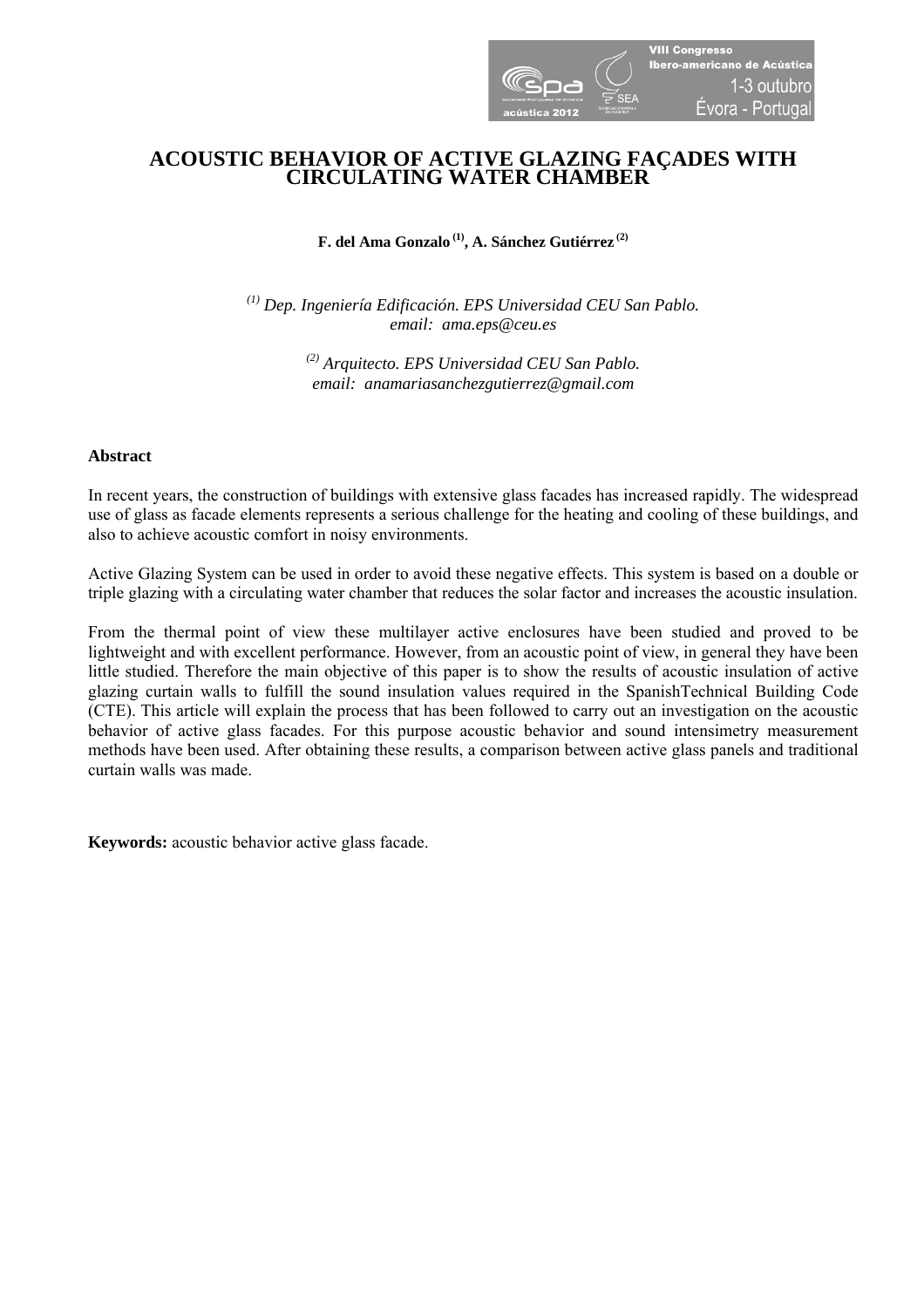# **1. INTRODUCTION**

A lightweight solution with low specific mass is of particular interest for high acoustic performance in façades. The acoustic performance of curtain walls is primarily a function of the glazing and internal seals to stop air leakage. The sound attenuation capability of curtain walls can be improved by installing sound attenuating infill and by making construction as airtight as possible. Incorporating different thicknesses of glass in an insulated glass unit will also help to mitigate exterior noise. This can be accomplished by increasing the thickness of one of the lites of glass or by incorporating a laminated layer of glass with a noise-reducing interlayer, typically a polyvinyl butyral or PVB.

This article will explain the process that has been carried out for an investigation related to the acoustic behavior of light active curtain walls. For this purpose, sound intensimetry measurement methods have been used. The main objective of this research is to validate light active curtain walls system with a high degree of acoustic insulation that can be used in any noisy environment. These curtain walls show excellent thermal characteristics, without neglecting important aspects such as the sustainability of materials, industrialization and costs.

The CTE DB-HR Protection against noise [1] establishes the requirements for the façade enclosure according to external noise (noise index  $L_d$  days) and the use of the building. According to the simplified option of CTE DB-HR, to assess whether an enclosure meets the requirements of airborne sound insulation, insulation data is taken from both the opaque and glass parts (window). Depending on the percentage of window area, a difference value in levels is obtained, weighted A, in facades in contact with outside air for car noise  $D_{2m,nT,Art}(dBA)$ . Therefore, according to the simplified design option CTE DB-HR, taking into account Values of Airborne Sound Insulation  $D_{2m,nT, Art}$ , in dBA between a protected building and the exterior, depending on the daytime noise index Ld (Table 1), the range of insulation can then be calculated for the three types of light multi-layer facades that would be valid in the most unfavorable conditions such as bedrooms and residential and hospital stays. Typical values of Noise Reduction Index RA for curtain walls, taken from the CTE Catalogue of Constructive Elements [2] and the explanatory report of the BALI project "Building Acoustic for Living" [3] are from 30 to 34 dBA.

| $Ld$ (dBA)           | Residential and Hospital<br><b>Building</b> | Cultural, school, ofice Building |
|----------------------|---------------------------------------------|----------------------------------|
|                      | Bedrooms<br>Rooms                           | Classrooms<br>Rooms              |
| $Ld \leq 60$         | 30<br>30                                    | 30<br>30                         |
| $60 \leq Ld \leq 65$ | 32<br>30                                    | 32<br>30                         |
| $65 \leq Ld \leq 70$ | 37<br>32                                    | 32                               |
| $70 \leq Ld \leq 75$ | 42                                          | 42                               |
| Ld > 75              | 47<br>42                                    | 42                               |

Table 1 – Values of Airborne Sound Insulation  $D_{2m,nT, Art}$  depending on the daytime noise index Ld.

## **2. DESCRIPTION OF ACTIVE GLASS**

The Active Glass system incorporates the movement of a layer of water that blocks the thermal solar radiation and can be used for cooling or heating. The panel consists of three glasses monolithic or laminated, separated by two 16 mm chambers. One of the chambers is filled with water. The connection between the interior of the camera and pipes is done by a special piece that adapts to the separator profile of the glasses. This profile has some perforations specifically designed, based on study and simulation of the flow of water flowing by all straight surfaces of the project. Glass is maintained at constant temperature thanks to water in circulation, so temperate treatment in the case of glasses exposed to strong solar radiation can be avoided. Active Glass systems avoid these two defects on the double glazing with air chamber and low solar factor. An active glazing system is able to manage the energy of the building. Water has the property of being opaque to the infrared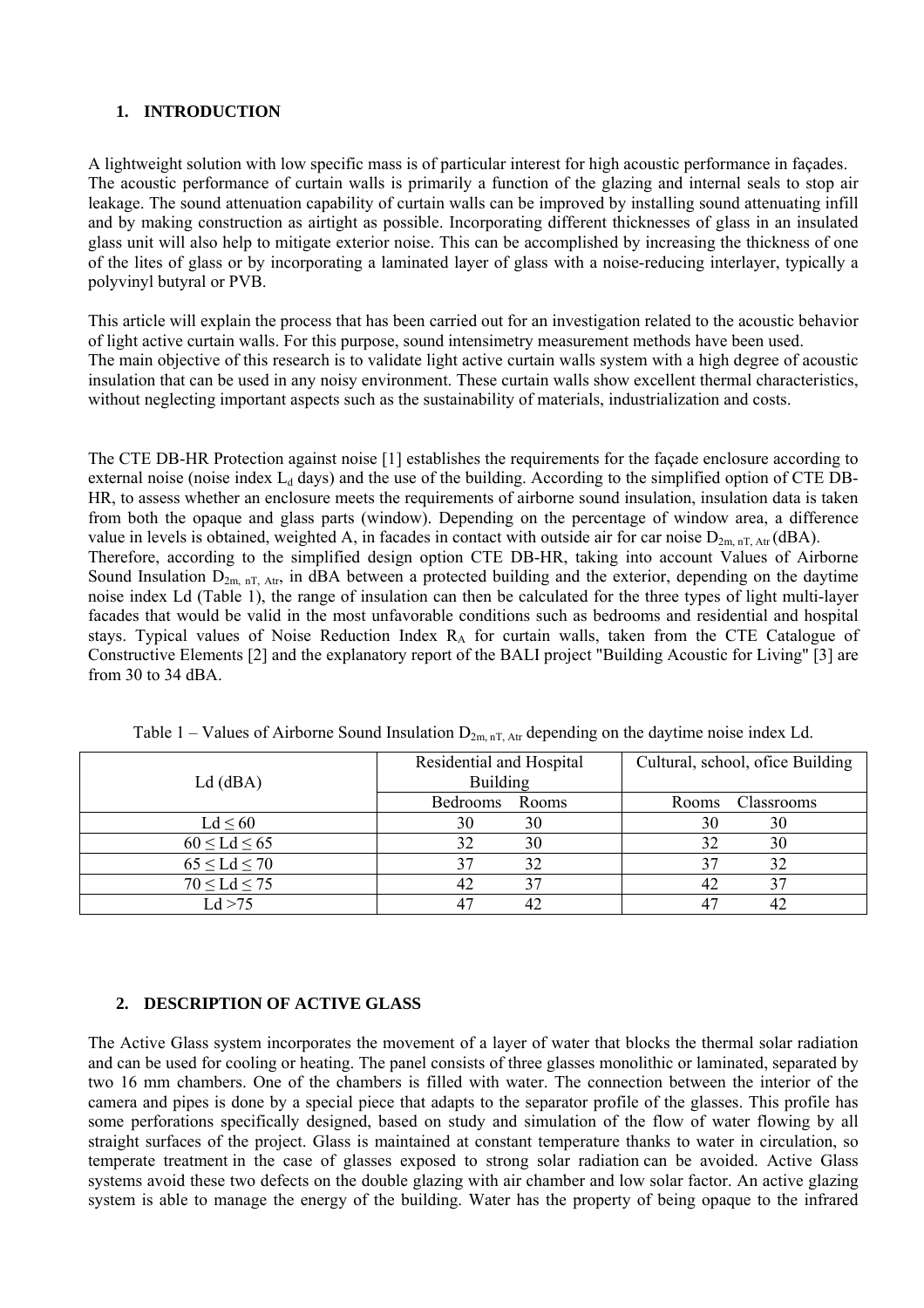radiation, so by using a water layer in circulation, a 60% of the solar radiation energy can be absorbed with transparent glass. Thermal properties of this Active Glass have been well studied. The aim of this paper is to study airborne sound insulation of Active Façades by field measurements.

Figure 1. Description of Active Glazing System.



## **3. DESCRIPTION OF THE BUILDING**

The building selected is the School of Journalism of Castilla La Mancha University, in Cuenca, Spain.

The floor plan of the School of Journalism is rectangular. A 16 meter high lobby receives daylight through the curtain wall facing west. This space contains a staircase along the west wall that leads to the rest of the floors. This entrance lobby of the building is what connects the two corridors serving classrooms on both sides. The lobby and the corridors are separated from the rest of the building by fire separations. The building has a total of sixteen classrooms. Each classroom has large windows facing east or west.

The biggest problems with solar heat gain, which direct sun entry can produce, are experienced with westcurtain wall. In the middle of the morning and afternoon the sun can be low enough in the sky and solar radiation can´t be blocked. The surface of the curtain wall is 150 m2. This wall is made with extruded aluminum frame filled with active glazing with different thicknesses of glass incorporating a laminated layer of glass with a noise-reducing interlayer.

Daytime noise index in building area is  $65 \leq Ld \leq 70$ , so values of Airborne Sound Insulation  $D_{2m,nT, Art}$ , in façades should be between 32 and 37 dBA.

## **4. MEASUREMENT METHOD**

This part of ISO 140 [4] specifies two series of methods (element methods and global methods) for measurement of the airborne sound insulation of facade elements and whole facades, respectively. The element methods aim to estimate the sound reduction index of a facade element, for example a window. The global methods, on the other hand, aim to estimate the outdoor/indoor sound level difference under actual traffic conditions. The most accurate global methods use the actual traffic as sound source. The global road traffic method yields the real reduction of a facade in a given place relative to a position 2 m in front of the facade.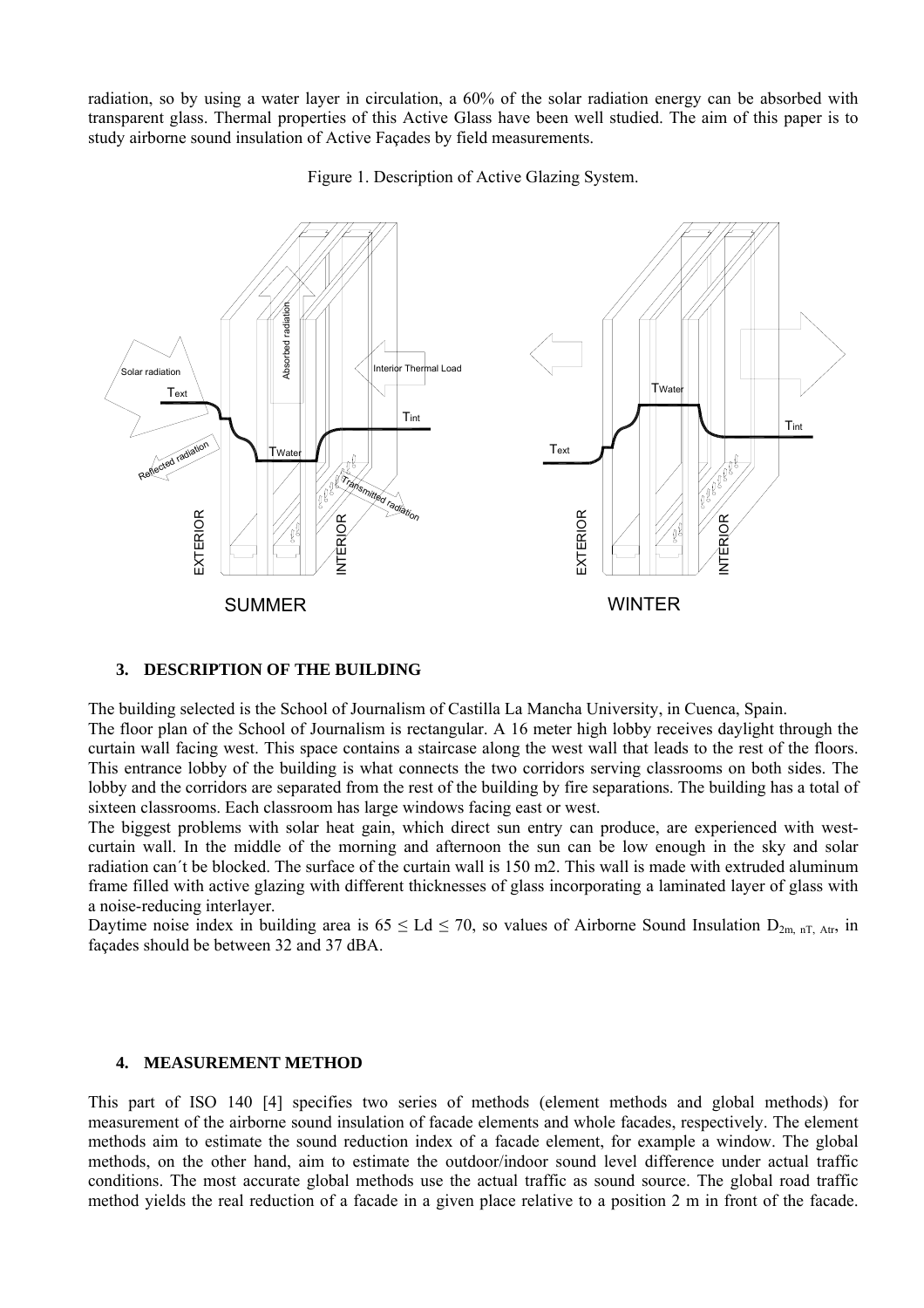This method is the preferred method when the aim of the measurement is to evaluate the performance of a whole facade, including all flanking paths, in a specified position relative to nearby roads. The result cannot be compared with that of laboratory measurements. The global loudspeaker method yields the sound reduction of a facade relative to a position 2 m in front of the facade. This method is particularly useful when, for different practical reasons, the real noise source cannot be used. The result cannot be compared with that of laboratory measurements. The global loudspeaker method has been used to measure the façade of the building.

The equipment used to measure is Cesva SC310 - BSC001. It is a Class1 digital sound level meter with octave and third octave band filters, reliable and easy to use. SC310 is used for environmental noise measurements, according to DPCM 01/03/91, Law 447, D.LGS 16/03/98, and for evaluating the noise disturb in working places. It is suitable for reverberation time measurement, according to ISO 3382, ISO 354 and ISO 140. It is well adapted for acoustics in buildings.

The source of sound is the AP600. It is comprised of a White and Pink noise generator and a power amplifier. The AP600 has been especially designed to generate the signal to be reproduced by the BP012. The BP012 has 12 loudspeakers mounted on dodecahedral housing. This ensures a complete omni-directional radiation diagram; that is to say, sound is radiated in a spherical distribution, as is required by the standards ISO 140 and ISO 3382.

For airborne sound insulation tests, the Dodecahedral loudspeaker is placed outside at a distance of 7 meters from the façade, as it is showed in Figure 2. The source noise level is then measured a minimum of five times, measuring each time in a different randomly selected location that is at a minimum distance of 1 meter form any wall, floor, ceiling or the speaker.

As per the standard, ISO 140 - 5: 1999 [4], a reverberation test was also carried out. This involved generating a sound at the source and then abruptly stopping the sound. The time taken for the sound level in the room to dissipate is used to calculate the recognized reverberation time for the room being tested. It is the reverberation time of the receiving room that is required. The final part of the test involves measuring the level of background sound. This background level is taken into account when reading the received levels of sound transmission. It is imperative that the background sound pressure level is below a certain level. Background readings were taken in the receiving room.

Figure 2. The lobby and 3 positions of digital sound level meter used for this study.



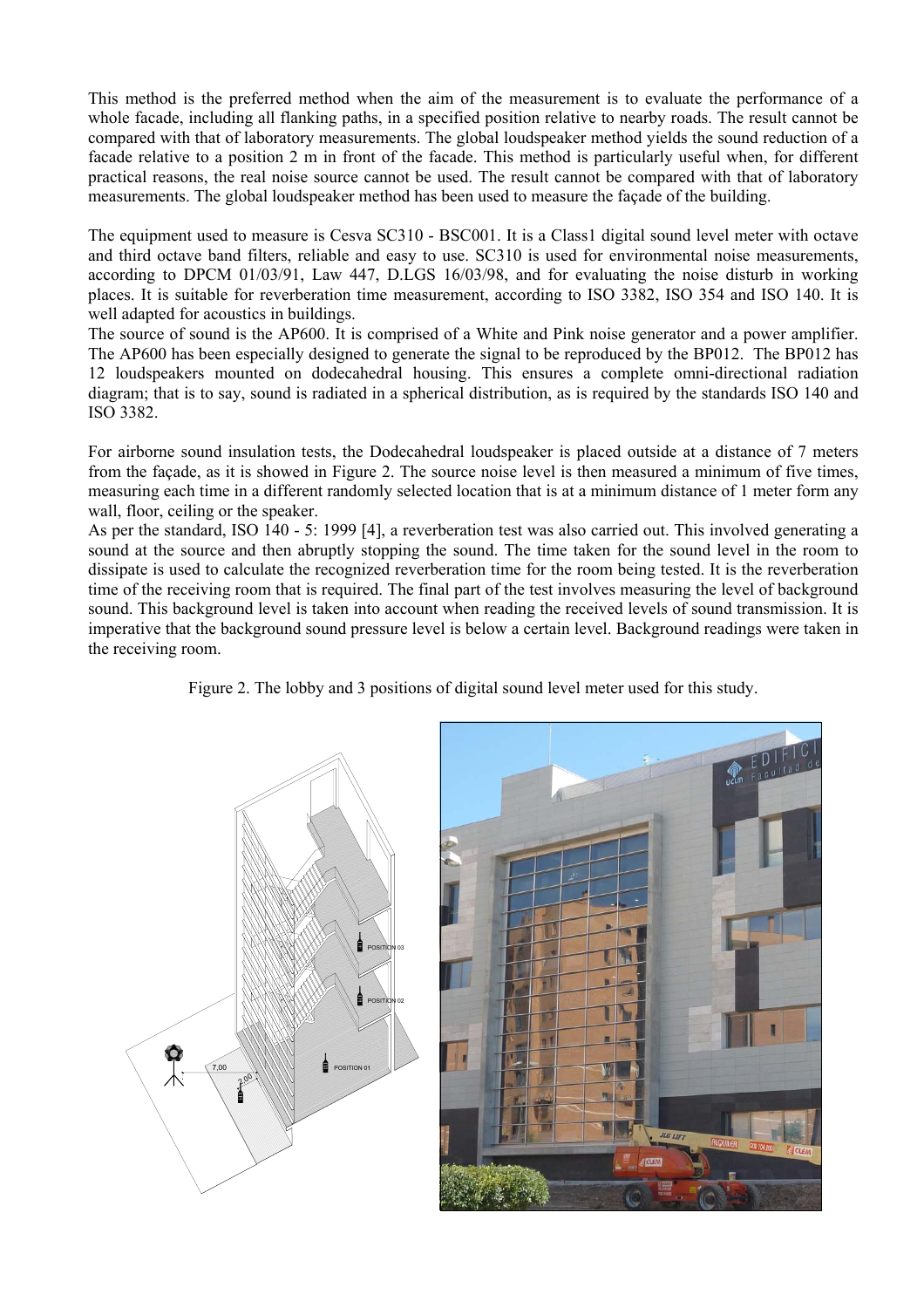#### **5. RESULTS**

Table 2 shows the results for active glass curtain wall analyses of all test measurements in both tabular and graphical forms. The resulting frequency dependent level differences are converted into "a single number characterizing the acoustical performance" using the method given in BS EN ISO 717-1:1997 [5].



Table 2 results of Airborne Sound Insulation for active glass curtain wall in 3 positions.

| $X_a = -10\log \sum n$                     | $= 42,9dB$ | $D_{1s,2m,n,w} = 45 dB$ |  |
|--------------------------------------------|------------|-------------------------|--|
| $C_{TR} = X_a - D_{1s,2m,n,w}$ = -2 dB     |            |                         |  |
| $D_{1s,2m,n,w}$ + $C_{TR}$ = 45-2 = 43 dBA |            |                         |  |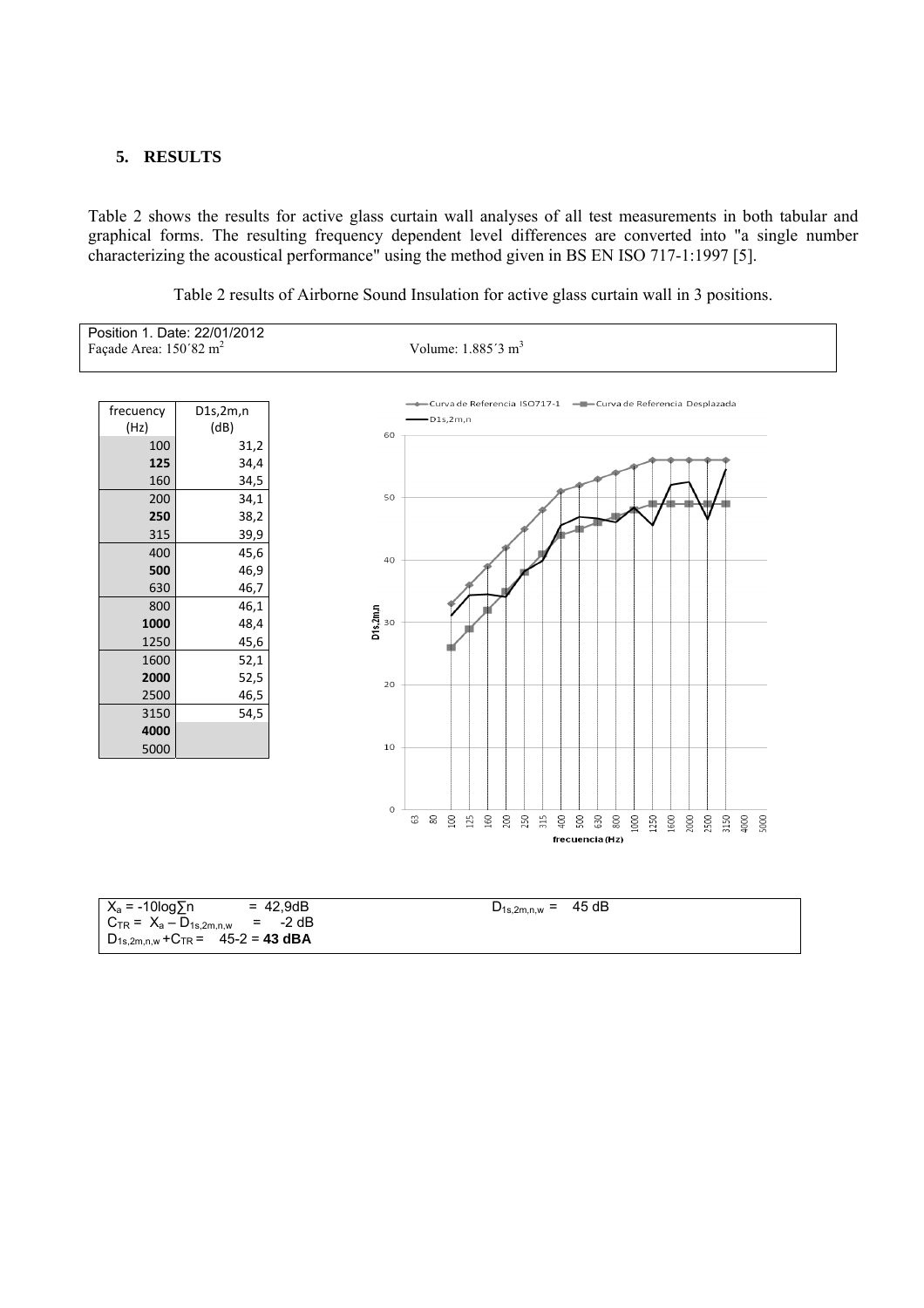Position 2. Date: 22/01/2012 Facade Area: 150´82 m<sup>2</sup>





Position 3. Date: 22/01/2012 Façade Area: 150´82 m<sup>2</sup>

Volume: 1.885<sup>'3</sup> m<sup>3</sup>

| frecuency                                                                                 | D1s, 2m, n                                                         |                         | ---Curva de Referencia ISO717-1 ----Curva de Referencia Desplazada                                                                                               |  |
|-------------------------------------------------------------------------------------------|--------------------------------------------------------------------|-------------------------|------------------------------------------------------------------------------------------------------------------------------------------------------------------|--|
| (Hz)                                                                                      | (dB)                                                               |                         | $-D1s,2m,n$                                                                                                                                                      |  |
| 100                                                                                       | 34,0                                                               | 60                      |                                                                                                                                                                  |  |
| 125                                                                                       | 35,8                                                               |                         |                                                                                                                                                                  |  |
| 160                                                                                       | 36,3                                                               |                         |                                                                                                                                                                  |  |
| 200                                                                                       | 33,9                                                               | 50                      |                                                                                                                                                                  |  |
| 250                                                                                       | 38,2                                                               |                         |                                                                                                                                                                  |  |
| 315                                                                                       | 40,8                                                               |                         |                                                                                                                                                                  |  |
| 400                                                                                       | 46,2                                                               | 40                      |                                                                                                                                                                  |  |
| 500                                                                                       | 47,4                                                               |                         |                                                                                                                                                                  |  |
| 630                                                                                       | 45,9                                                               |                         |                                                                                                                                                                  |  |
| 800                                                                                       | 44,8                                                               | $Dis\lim_{\delta\to 0}$ |                                                                                                                                                                  |  |
| 1000                                                                                      | 50,2                                                               |                         |                                                                                                                                                                  |  |
| 1250                                                                                      | 44,6                                                               |                         |                                                                                                                                                                  |  |
| 1600                                                                                      | 51,8                                                               | 20                      |                                                                                                                                                                  |  |
| 2000                                                                                      | 51,2                                                               |                         |                                                                                                                                                                  |  |
| 2500                                                                                      | 45,3                                                               |                         |                                                                                                                                                                  |  |
| 3150                                                                                      | 52,9                                                               | 10                      |                                                                                                                                                                  |  |
| 4000                                                                                      |                                                                    |                         |                                                                                                                                                                  |  |
| 5000                                                                                      |                                                                    |                         |                                                                                                                                                                  |  |
|                                                                                           |                                                                    |                         |                                                                                                                                                                  |  |
|                                                                                           |                                                                    | $\rm _O$                | $\pmb{\mathbb{S}}$<br>G3<br>$\Xi$<br>500<br>630<br>1000<br>125<br>160<br>200<br>250<br>315<br>400<br>800<br>1250<br>1600<br>2000<br>2500<br>3150<br>4000<br>5000 |  |
|                                                                                           |                                                                    |                         | frecuencia (Hz)                                                                                                                                                  |  |
|                                                                                           |                                                                    |                         |                                                                                                                                                                  |  |
|                                                                                           | $X_a = -10\log \sum n$<br>$= 43,4dB$<br>45 dB<br>$D_{1s,2m,n,w} =$ |                         |                                                                                                                                                                  |  |
| $C_{TR} = X_a - D_{1s,2m,n,w}$<br>$= -2 dB$<br>$D_{1s,2m,n,w}$ + $C_{TR}$ = 45-2 = 43 dBA |                                                                    |                         |                                                                                                                                                                  |  |
|                                                                                           |                                                                    |                         |                                                                                                                                                                  |  |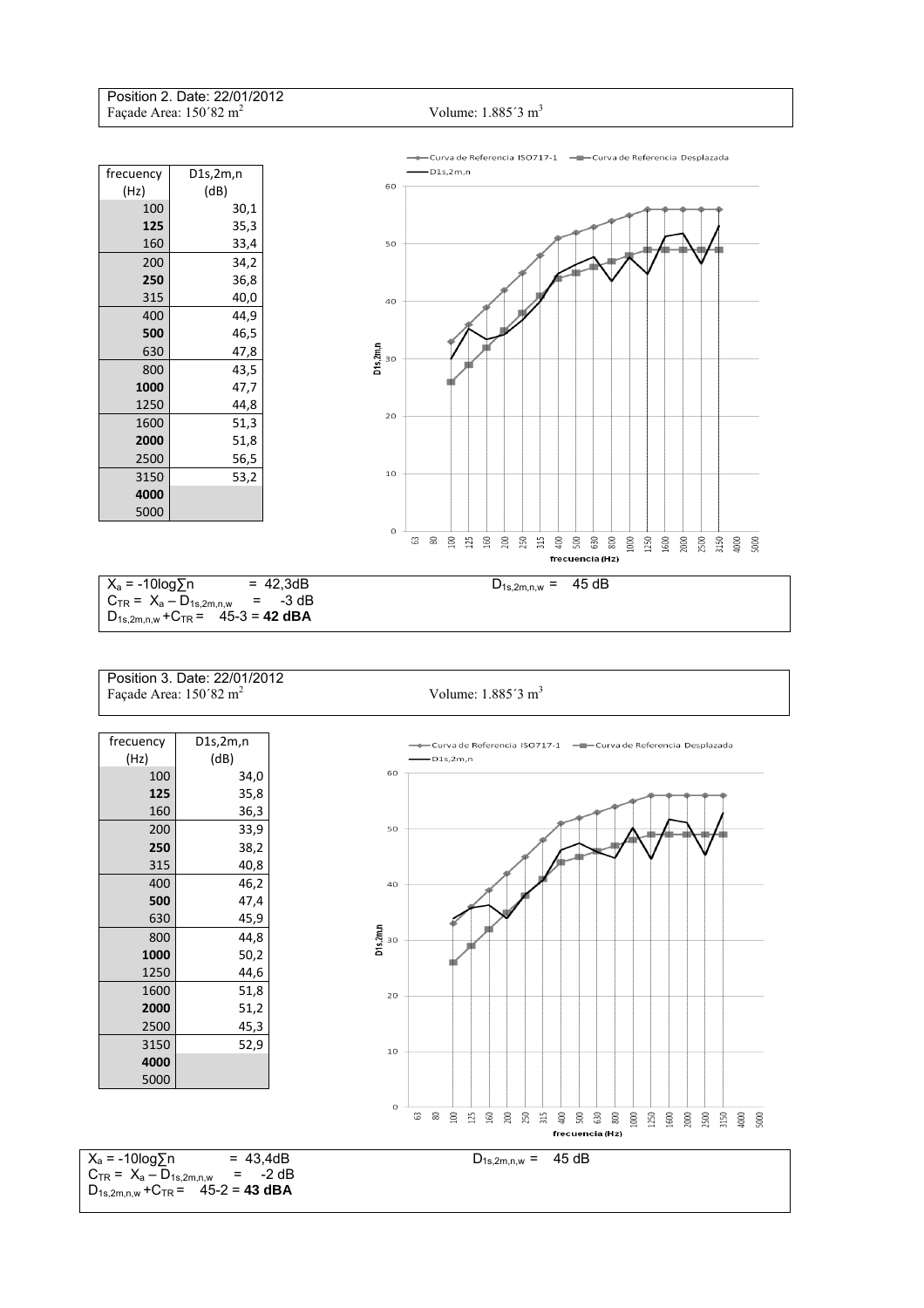Using the same method, another measurement is done in a classroom. This façade is composed by 10 m2 of opaque multilayer wall with and 15 m2 of window. The sound level meter was always positioned at least 0.5m away from any room boundary or diffuser and at least 1m from the source. Each measurement position was at least 0.7m away from other positions where practicable and on a different axis.

Table 3 shows the results for traditional façades of classrooms.



Table 3 Results Airborne Sound Insulation in classroom façade.

| $X_a = -10\log \sqrt{2}n$<br>$= 35.3 \text{ dB}$ | $D_{1s,2m,n,w} = 42 dB$ |
|--------------------------------------------------|-------------------------|
| $C_{TR} = X_a - D_{1s,2m,n,w}$ = -7 dB           |                         |
| $D_{1s,2m,n,w}$ + $C_{TR}$ = 42-7 = 35 dBA       |                         |
|                                                  |                         |